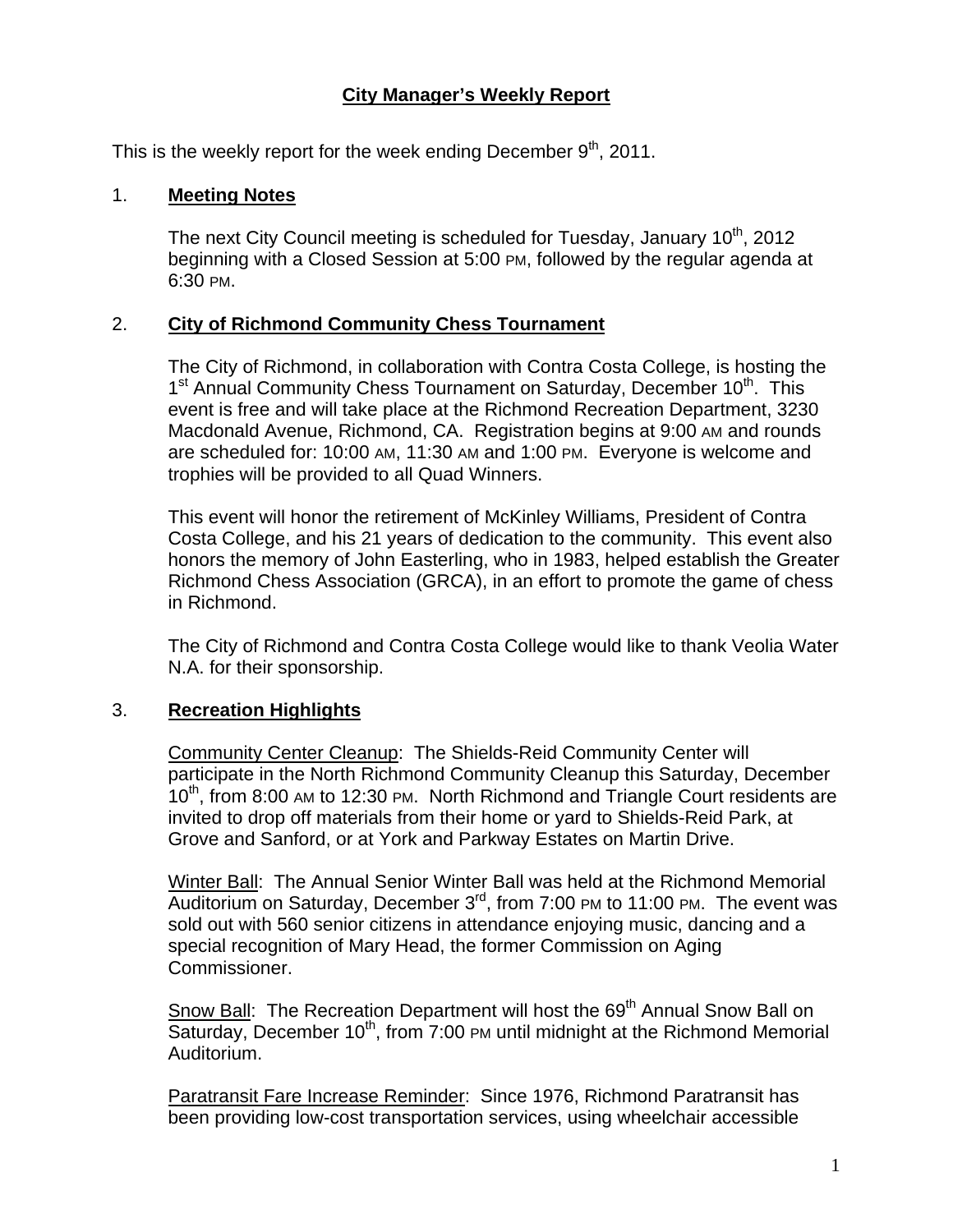vehicles, to seniors and persons with disabilities in the Greater Richmond Area. Starting January 3<sup>rd</sup>, the cost per trip will increase due to the rising costs of fuel and operations. Also, for security reasons, drivers will no longer accept cash, checks, or tickets, but only the new coupons.

### *Here are the following updates and changes*:

# **FARE**

- One-way trip scheduled at least 10 days in advance will cost \$4.00 (2 coupons)
- One-way trip scheduled the same day will cost \$6.00 (3 coupons)

# **PURCHASE**

- **Coupon books must be purchased prior to booking a trip.**
- Coupons will be sold in books of 10 and will cost \$20.00.
- Coupon books can be purchased through the Cashier's Office in person, by telephone or by mail. The Cashier's Office is located at: 450 Civic Center Plaza, 2<sup>nd</sup> Floor, Richmond, CA 94804, and can be reached at (510) 620-5533.

# **EXCHANGES**

- If a Richmond Paratransit client has any van tickets, these can be exchanged for coupons at the Richmond Paratransit Office, located at: 440 Civic Center Plaza, 3rd Floor, Richmond, CA 94804.
- The exchange period will be from November 15<sup>th</sup>, 2011 to June 30<sup>th</sup>, 2012.
- **Please note that Richmond Paratransit will be closed for business December 26, 2011 through January 2, 2012.**

Should you have any questions or concerns regarding the changes starting January 3rd, please contact Richmond Paratransit at (510) 307-8026.

# 4. **San Francisco Bay Trail Connection, Castro Street to Point Molate Community Meeting**

The City of Richmond's Engineering Services Department hosted a successful community meeting on the evening of December 1<sup>st</sup> to inform community members about the planned San Francisco Bay Trail Connection from Castro Street to Point Molate, and to gather public input on trail alternatives. The meeting was attended by approximately 45 people, including City Councilmember Tom Butt, District Representative Nathan Rapp from the Office of State Senator Loni Hancock, and representatives from the Association of Bay Area Governments' (ABAG) Bay Trail, Richmond Bicycle/Pedestrian Advisory Committee (RBPAC), Trails for Richmond Action Committee (TRAC), and Chevron. A presentation on the selection process for the recommended trail alternative was given by Questa Engineering Corporation of Richmond. The recommended trail alternative received broad support from members of the community, in addition to representatives from ABAG, RBPAC, and TRAC, with many in attendance posing excellent questions and commentary. The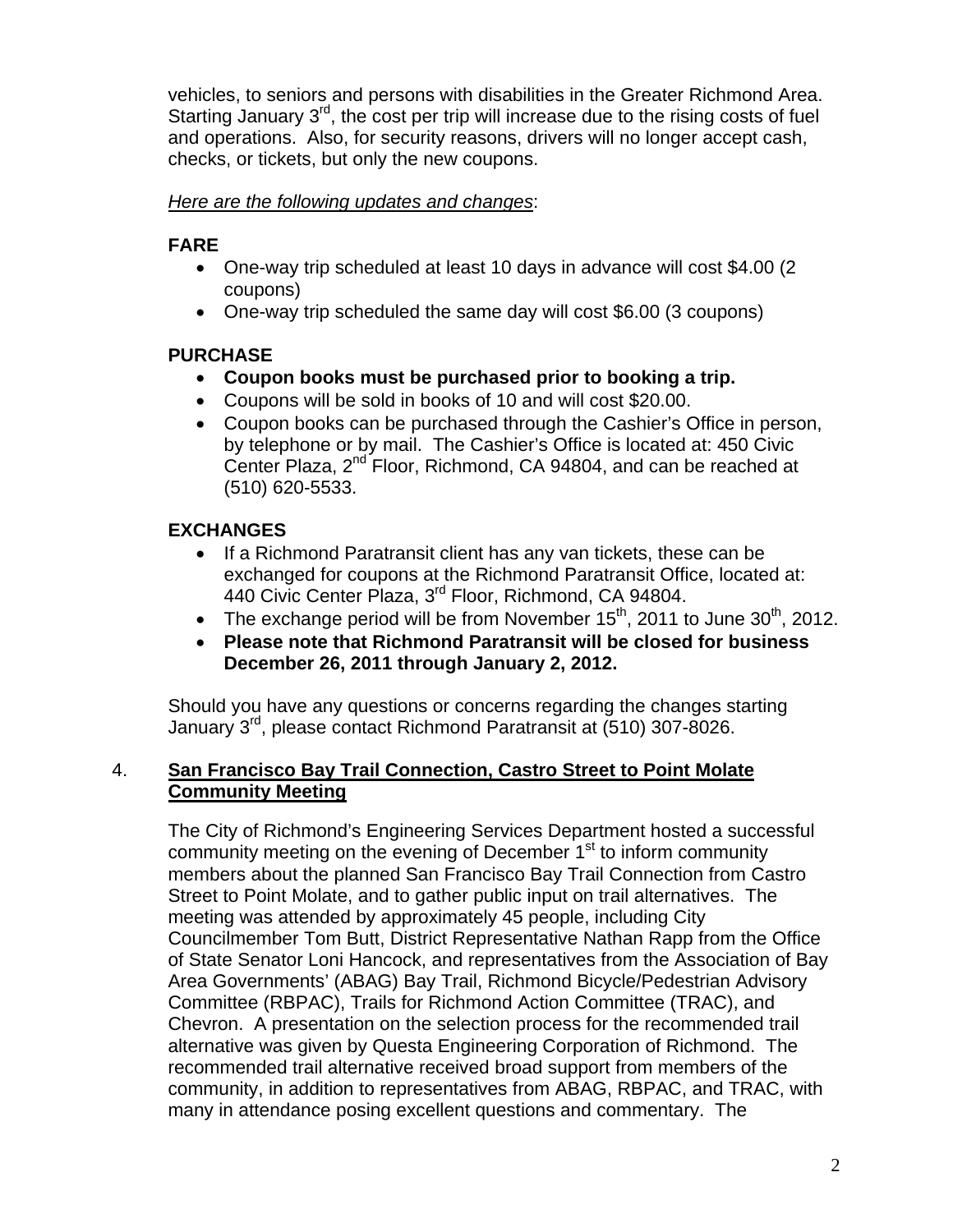presentation slides can be found online at <http://www.ci.richmond.ca.us/DocumentView.aspx?DID=8055>.

Staff is planning to present the Draft Architecture and Engineering Report on the planned trail to the Richmond Bicycle and Pedestrian Advisory Committee and the city's Design Review Board. The Final Architectural and Engineering Report will be presented to the City Council during the early part of 2012. Upon city approval, the project will move into the environmental review and final design phase through the Caltrans approval process. Staff will pursue federal and state funding sources to cover an anticipated cost of \$15 to \$20 million.

The planned trail connection will provide safe, convenient, and inviting access for bicyclists and pedestrians to the Point San Pablo Peninsula and the Richmond-San Rafael Bridge by closing a gap in the Bay Trail from Castro Street in Point Richmond to the Richmond-San Rafael Bridge Toll Plaza. The project would correct an access deficiency in the state transportation system, and facilitate zero-emissions commuting to and from the Point San Pablo Peninsula, and eventually across the Richmond-San Rafael Bridge. The project would also enhance water-oriented recreational opportunities for residents and visitors by providing bicycle and pedestrian access to the bay shoreline along the Point San Pablo Peninsula. The project would complement land use development throughout the Point San Pablo Peninsula by providing low-cost commute alternatives, and by connecting the peninsula with City of Richmond greenways, parks, and shoreline developments.

#### 5. **Pavement Rehabilitation Project**

The city's striping contractor, Chrisp Company, was on site last week to place lane lines on Carlson Boulevard. They also finished all the removal and layout for the additional striping on Carlson Boulevard. Other work that was completed during the past week was finishing the striping layout on Wall Avenue, removal of a right-turn arrow on Marina Bay Parkway, and removal of the crosswalk at East Richmond Avenue.

### 6. **Traffic Safety Improvements Project**

Republic ITS began construction on this project in November 2011. The project consists of the installation of median islands, striping and other traffic safety measures at various locations around the city. Republic ITS completed the new stop signs and striping on 26<sup>th</sup> Street at Andrade Avenue last week. Within the next three weeks, six new speed tables (a traffic calming device that is longer and flatter than a speed bump) are scheduled to be installed on Roosevelt Avenue between  $27<sup>th</sup>$  and  $42<sup>nd</sup>$  Streets. A new traffic circle is also scheduled to be installed at the intersection of  $30<sup>th</sup>$  Street and Clinton Avenue. The entire project will be completed by Spring 2012.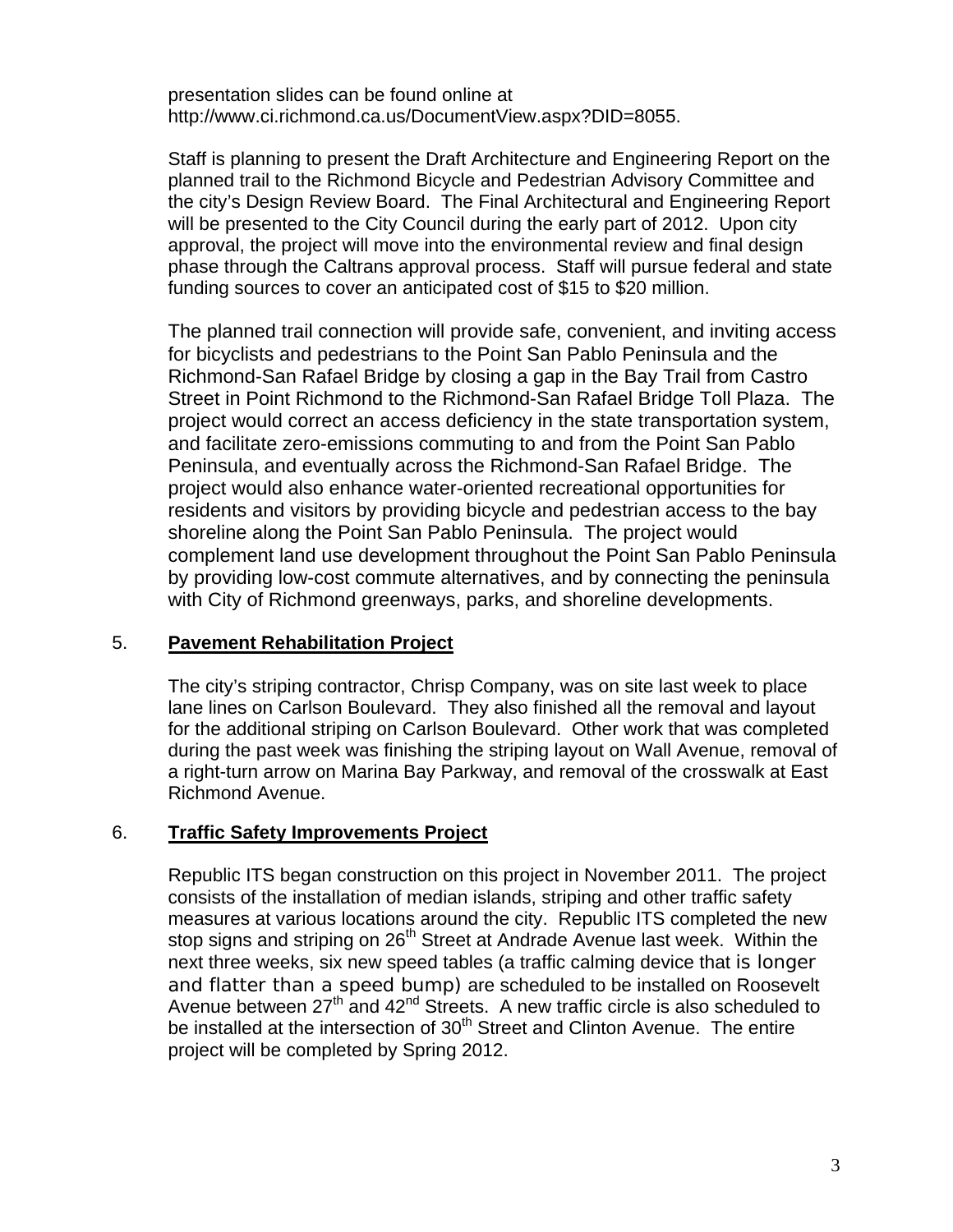# 7. **Annual Sewer Pipeline Repair and Rehabilitation Projects**

The Engineering Services Department and Veolia continued work on the 2011/2012 annual sewer pipeline repair and rehabilitation project. A summary of work in progress is listed below:

| Installed 8"<br><b>Mainlines</b>                                                          | Paving<br>Completed                                                                              | <b>Work</b><br><b>Scheduled</b><br><b>This Week</b>                                            | <b>Work</b><br><b>Scheduled</b><br><b>This Week</b><br>(continued)                                  | <b>Work</b><br><b>Scheduled</b><br>for Next<br>Week                                                      | <b>Work</b><br><b>Scheduled</b><br>for Next<br>Week<br>(continued)                              |
|-------------------------------------------------------------------------------------------|--------------------------------------------------------------------------------------------------|------------------------------------------------------------------------------------------------|-----------------------------------------------------------------------------------------------------|----------------------------------------------------------------------------------------------------------|-------------------------------------------------------------------------------------------------|
| 44 <sup>th</sup> Street<br>between<br>Roosevelt<br>and Wilson<br>Avenues                  | Waller<br>Avenue<br>between<br>South 35 <sup>th</sup><br>and South<br>39 <sup>th</sup> Streets   | 40 <sup>th</sup> Street<br>between<br>Roosevelt<br>and Wilson<br>Avenues                       | Alley<br>between<br>Barrett and<br>Ripley<br>Avenues and<br>$4^{th}$ and $5^{th}$<br><b>Streets</b> | 39 <sup>th</sup> Street<br>between<br>Roosevelt<br>and Wilson<br>Avenues                                 | <b>Creely Path</b><br>between Ells<br>Street and<br>Creely<br>Avenue                            |
| Wilson<br>Avenue<br>between<br>Garvin and<br>Clinton<br>Avenues                           | South 39th<br>Street from<br>Wall to Ohio<br>Avenues                                             | 39 <sup>th</sup> Street<br>between<br>Roosevelt<br>and Wilson<br>Avenues                       | Ells Lane<br>between<br>Fallon and<br><b>Creely Paths</b>                                           | Roosevelt<br>between 41 <sup>st</sup><br>and 44 <sup>th</sup><br><b>Streets</b>                          | Alameda<br>Avenue<br>between<br>South 56 <sup>th</sup><br>and South<br>55 <sup>th</sup> Avenues |
| 11 <sup>th</sup> Street<br>between<br>Barrett and<br>Roosevelt<br>Avenues                 | <b>Wall Avenue</b><br>between<br>South 42 <sup>nd</sup><br>and South<br>49 <sup>th</sup> Streets | Delfino<br>Avenue<br>between<br>Cottage and<br>Santa Fe<br>Avenues                             | <b>Marine Street</b><br>between<br>Lobos and<br>Golden Gate<br>Avenues                              | $43^{\text{rd}}$ and $42^{\text{nd}}$<br><b>Streets</b><br>between<br>Roosevelt<br>and Wilson<br>Avenues | Potrero<br>Avenue<br>between<br>Carlson<br>Boulevard<br>and South<br>41 <sup>st</sup> Street    |
| Hawthorne<br>Avenue<br>between 7 <sup>th</sup><br>and 9 <sup>th</sup><br><b>Streets</b>   | Intersection<br>of Wall<br>Avenue and<br>South 37 <sup>th</sup><br><b>Street</b>                 | South 47 <sup>th</sup><br><b>Street</b><br>between Wall<br>and Florida<br>Avenues              | 21 <sup>st</sup> Street<br>between<br><b>BART</b> tracks<br>and Chanslor<br>Avenue                  | Cutting<br>Boulevard at<br>South 3rd<br><b>Street</b>                                                    | Western<br>Drive to<br>Keller Beach<br>Park                                                     |
| 7 <sup>th</sup> Street<br>between<br>Hawthorne<br>and Maple<br>Avenues                    |                                                                                                  | Center<br>Avenue<br>between<br>South 39 <sup>th</sup><br>and South<br>41 <sup>st</sup> Streets | Esmond<br>Avenue<br>between 15 <sup>th</sup><br>and $17th$<br><b>Streets</b>                        | Western<br><b>Drive</b><br>between<br>Santa Fe<br>Avenue and<br>Cliffside<br>Court                       | Chanslor<br>Avenue at<br>16 <sup>th</sup> Street                                                |
| 33 <sup>rd</sup> Street<br>between<br>Nevin and<br><b>Barrett</b><br>Avenues              |                                                                                                  | Wilson<br>Avenue<br>between 44 <sup>th</sup><br>Street and<br>Garvin<br>Avenue                 | 20 <sup>th</sup> Street<br>between<br>Grant and<br><b>Burbeck</b><br>Avenues                        | <b>Bissell Way</b><br>at Bissell<br>Avenue                                                               |                                                                                                 |
| Florida<br>Avenue<br>between<br>South 23rd<br>Street and<br>railroad<br>tracks            |                                                                                                  | <b>Belvedere</b><br>and Crest<br>Avenues<br>near Western<br>Drive                              | 38 <sup>th</sup> Street<br>between<br>Roosevelt<br>and Cerrito<br>Avenues                           |                                                                                                          |                                                                                                 |
| Roosevelt<br>Avenue<br>between 38 <sup>th</sup><br>and 41 <sup>st</sup><br><b>Streets</b> |                                                                                                  | 36 <sup>th</sup> Street<br>between<br>Nevin and<br>Barrett<br>Avenues                          | South 36 <sup>th</sup><br><b>Street</b><br>between<br>Cutting<br>Boulevard<br>and Wall<br>Avenue    |                                                                                                          |                                                                                                 |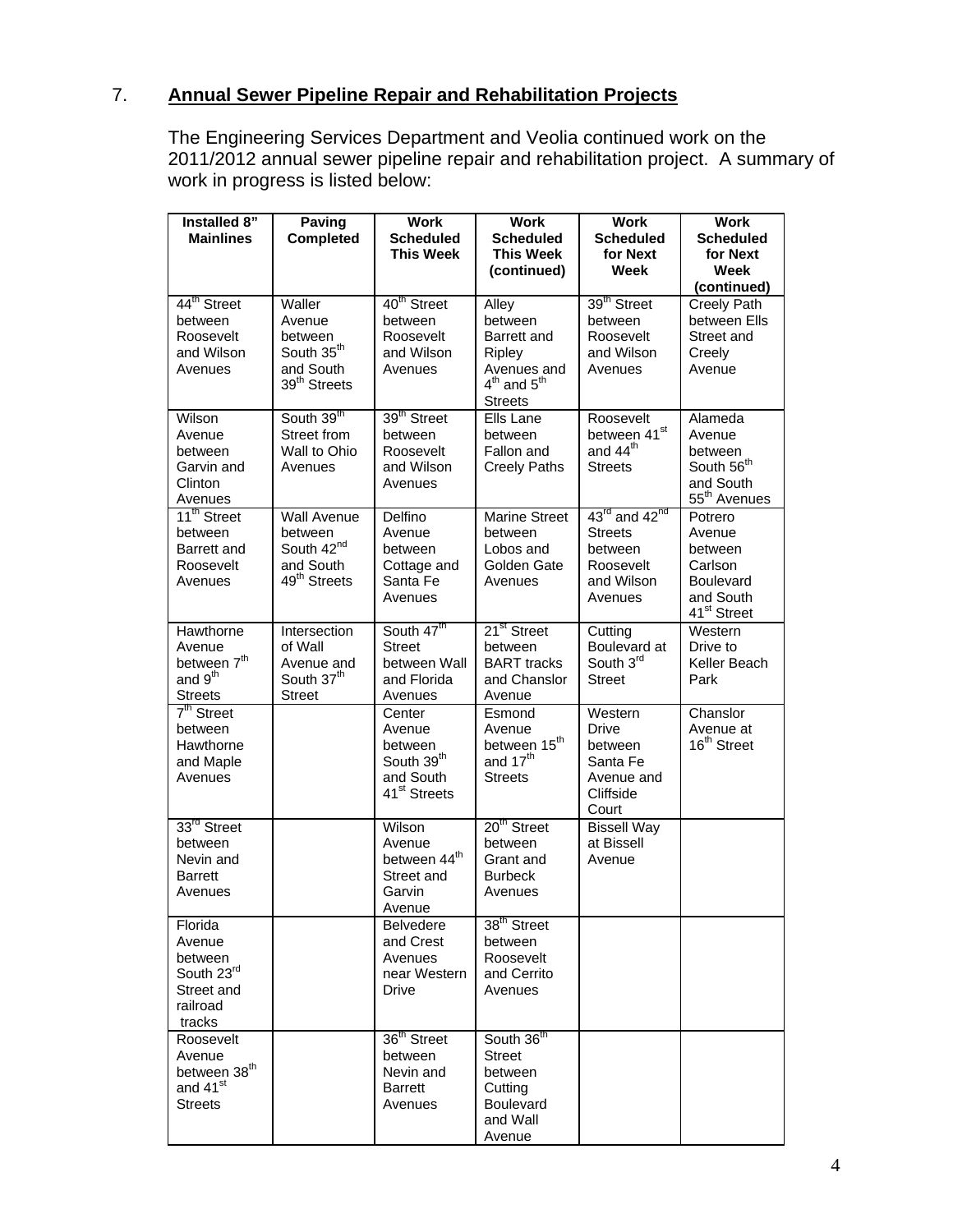| Clinton<br>Avenue<br>between 33rd<br>and 34 <sup>th</sup><br><b>Streets</b> | Humboldt<br><b>Street</b><br>between<br>Dimm Street<br>and Zara<br>Avenue |
|-----------------------------------------------------------------------------|---------------------------------------------------------------------------|
|-----------------------------------------------------------------------------|---------------------------------------------------------------------------|

Any questions related to the ongoing 2011/2012 annual sewer pipeline repair and rehabilitation project may be directed to Mr. Fadi Alabbas at (925) 323-8937. Those interested may also follow our daily Twitter updates at [www.twitter.com/CoR\\_Engineering](http://www.twitter.com/CoR_Engineering).

### 8. **Public Works Updates**

Parks and Landscaping Division: The Parks Division met with and provided a tour to officials from California State Parks. This tour was part of an application package submitted for Proposition 84 grant funds. If the City of Richmond receives the Proposition 84 grant, the funds will be used to rehabilitate Wendell and Martin Luther King, Jr. Parks, and create a new park along the Richmond Greenway. Grant awards will be announced in the spring of 2012.

During the past week, crews completed the Bay Trail landscape rehabilitation project in the Marina; completed vegetation maintenance at Fairmede Park, and at Holly and JoAnn Path; cleaned up vegetation on the Richmond Parkway above the Giant Highway overpass; and the tree crew cut trees on 18<sup>th</sup> Street and at State Court Park.

Next week, crews will begin work on the retaining wall at the Richmond Plunge; work on drainage improvements along Sea Cliff Drive by the Bay Trail; plant wildflowers along Carlson Boulevard medians; and install mulch in the center medians along Cutting Boulevard. The tree crew will perform tree maintenance along Key Boulevard, Chanslor Avenue and on Kern Street.

Facilities Maintenance Division: The carpenters completed the Facility Condition Index (FCI) Report at six community centers, and repaired doors at the auditorium and at Fire Station No. 67. The stationary engineers repaired the ADA restroom stalls at the Booker T. Anderson Community Center, and repaired the water supply to the women's water closets at 440 Civic Center Plaza.

Utility workers completed the waxing of the floors at the Booker T. Anderson Community Center; completed pest control work at various locations; and completed the cleaning of the carpets at the Hilltop Parks office. Painters completed painting the first level corridor at the auditorium; painted the resource room at the Richmond Art Center; and painted the damaged ceiling within the KCRT office.

Next week, the painters will begin painting the interior of the Point Richmond Community Center.